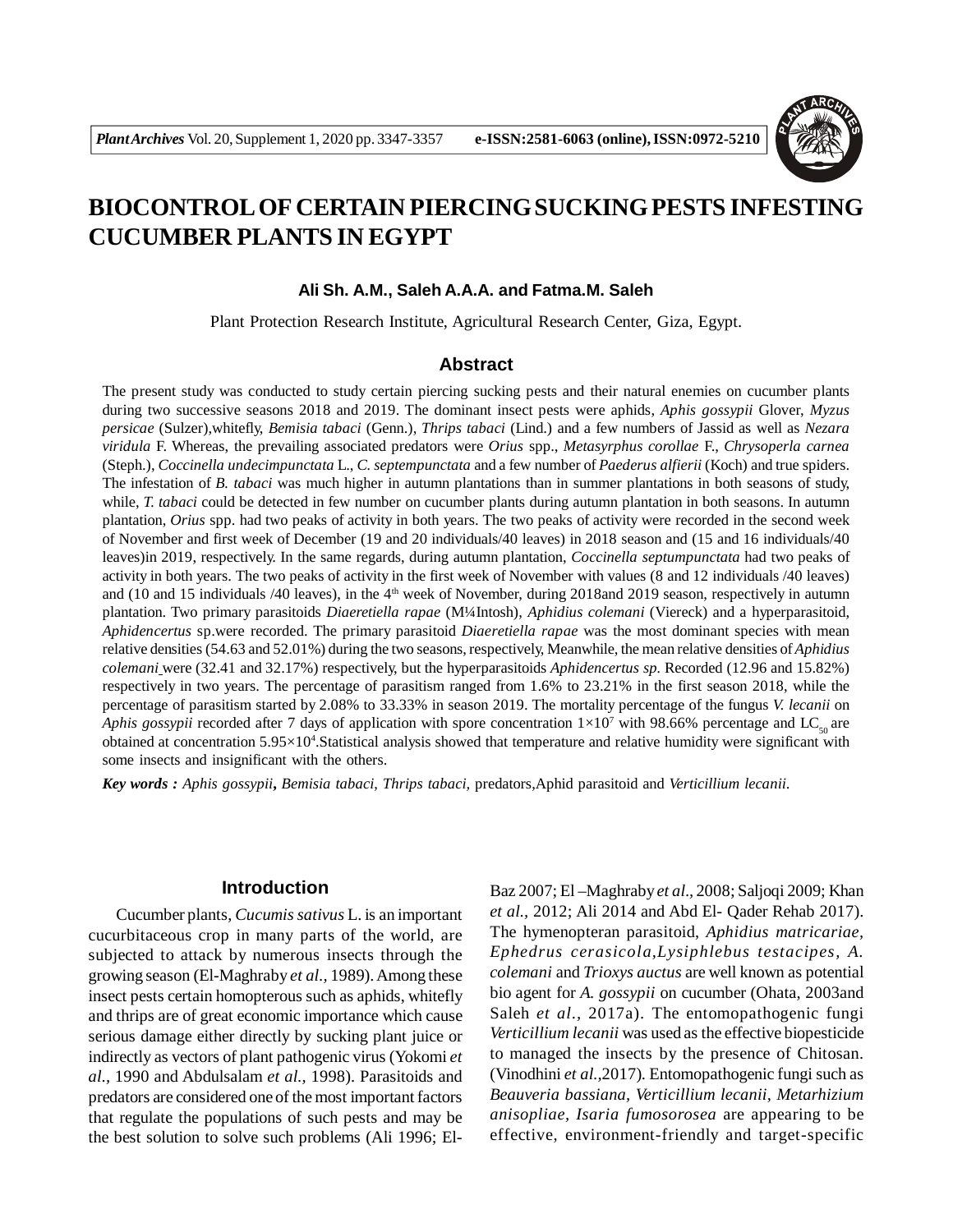biocontrol tools against many sucking insect pest species. They are being utilized to induce fast mortality of target pests by inhibiting enzymatic detoxification mechanisms that successively dispose the target pest insects for fungal infection. (Majeed *et al.,* 2017 and Ambethgar 2018). Today, biological control is an increasingly important component of integrated pest management (IPM) program for agriculture as well as for urban environment. Therefore, the mass production techniques of some predators may be relatively help in solving the problems of insect pests on cucumber and environment in the world and Egypt (Jin *et al.,* 2014 and Saleh *et al.,* 2017b). Therefore, the objective of the current study was to:

1. Survey and seasonal abundance of certain piercing – sucking pests and their associated (predators and aphid parasitoids) infesting cucumber plants.

2. Study the effect of certain weather factors on the seasonal abundance of these pests and their associated (predators and aphid parasitoids).

3. The efficacy of *verticilium lecanii* as biocontrol agent on *A. gossypii* .

## **Materials and Methods**

The present investigation was carried out at field in (El-Salhia district) district Sharkia Governorate during 2018and 2019seasons**.** An area of about half feddan was cultivated with cucumber. In all cases the field of each experimental host plant was left without pesticide application enhancing the natural enemies to play its role in competing different insect pests.

1. Survey and seasonal abundance of piercing sucking pests and their predators on Cucumber plants:

Surveying of major piercing sucking pests and their predators and aphid parasitoids took place during two successive growing seasons 2018 and 2019 on cucumber (summer and autumn) plantations. The cultivated area was one feddan in both seasons. The sowing date was in the 4th of October in the first season, while it was 6th of October in the second one. Sampling started after about two weeks from planting and continued to the harvesting time, the sample size was 40 leaves from 10 cucumber plants and chosen randomly from plants early in morning before the whitefly adults tend to be more active. Direct count of adults of injurious insects and predators on cucumber plant was undertaken. Since the natural enemies under investigation differed in their living habits, activities, and distributions on the host plants infested with different prey and host insects it was necessary to use one sampling method for all groups such as leaves sampling plant method in order to explain the relationship between pests

and their associated predators. Samples were placed in paper bags to be examined carefully under stereoscopic binocular microscope. The number of insect pests and predators (immature stages and adults) in most cases were directly counted.

 In case of aphid parasitoids aphis were supplied with fresh host leaves and kept in Petri dishes (50 aphids / Petri dish) until formation of mummies. The mummies of the aphids was isolated and separated in small glass tubes until the emergence of adult parasitoids. The emerged parasitoids were primarily classified, counted and preserved in 70 % ethyl alcohol. Parasitoid specimens were mounting, confirmation and identification was completed by aid of Prof. Ahmed El-Heneidy, biological control laboratory, Ministry of Agriculture, Egypt. The percentage of parasitism was calculated according to Farrell and Stufkens (1990).

Percentage of parasitism = 
$$
\frac{A+B}{A+B+C} \times 100
$$

Where:

A:Number of mummified aphids counted at the date of inspection.

B:Number of mummified host appeared during the laboratory rearing.

C:Number of unparasitized aphids.

2. Study the effect of certain weather factors on the population density of the piercing sucking pests and their (predators " aphid parasitoids) on cucumber:

To study the effect of certain weather conditions on the population density of the pests and their associated natural enemies daily minimum, maximum, mean temperature and mean relative humidity were obtained from the Meteorological central laboratory for Agricultural Climate, Agricultural Research Center during the whole period of study. The correlation coefficient between weather parameters and the number of pests and their associated predators were studied. Also, the numerical relation among these variables was calculated for the key weather factors, using regression coefficient (Costat Statistical Software (1995).

3. Laboratory evaluation of *V.lecanii* spores suspension on *Aphis gossypii*

Fungi: *V. lecanii* strain NRRL 11003 was cultured on Dox Agar media and maintained in growth chamber at 25±1C°, 16L:8D photoperiod. Conidia collected from 12 days old cultures diluted at 0 (control,  $10^5$ ,  $10^6$  and  $10^7$ conidia/ml).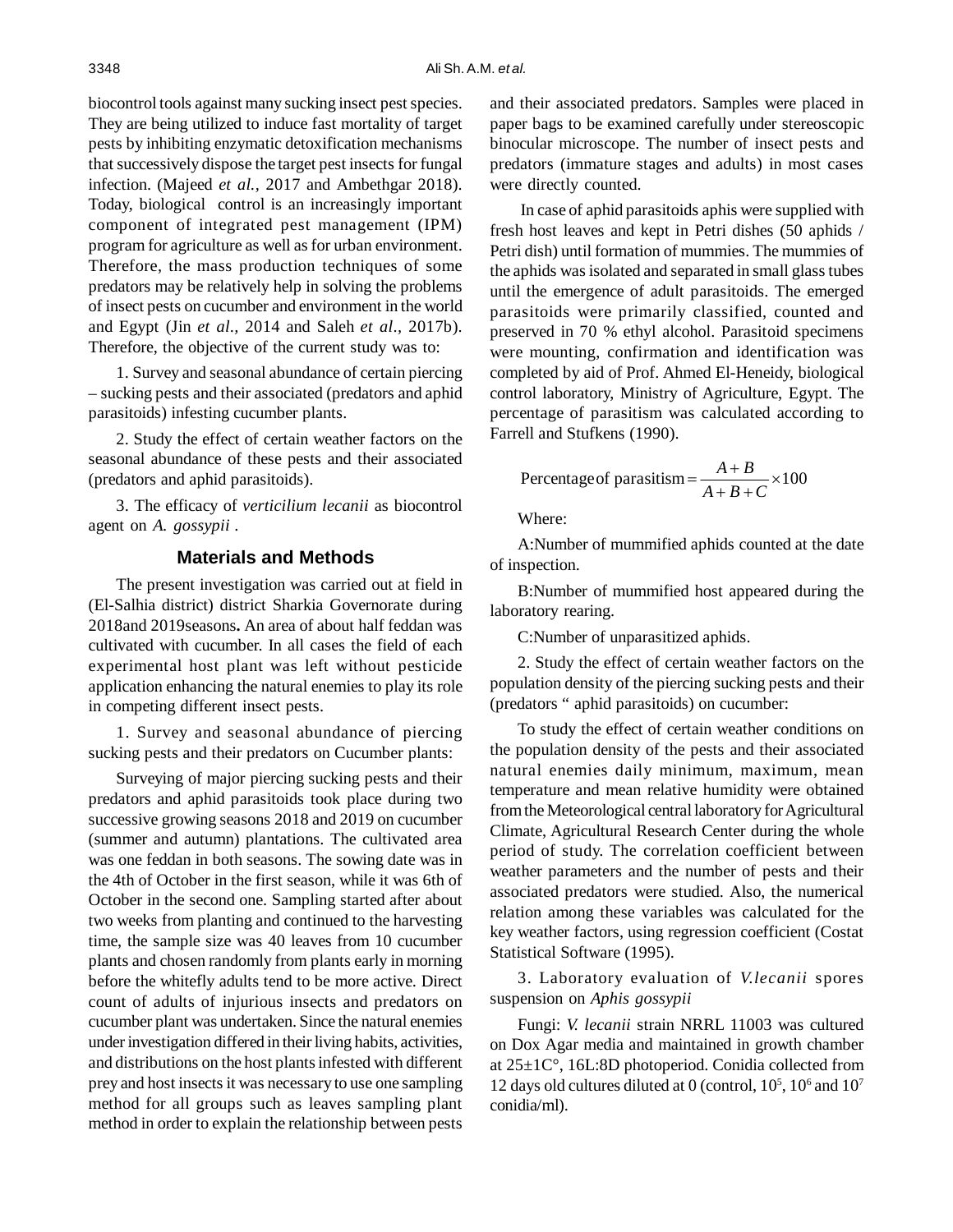# **Mass rearing of insect**

*Aphis gossypii* was collected from cucumber plant in greenhouse and laboratory culture established on broad bean. Colony of aphids was maintained at  $25\pm10^{\circ}$ , 65  $\pm$ 5% RH and 16L:8D photoperiod

#### **Results**

1. Survey and population density of certain piercing sucking insects and their associated (predators and parasitoids) in cucumber plants.

The seasonal abundance of the dominant insect pests infesting cucumber plants were aphids *Myzus persicae* (Sulzer) and *Aphis gossypii* (Glover); white fly *Bemisia tabaci* (Genn.), *Thrips tabaci* (Lind.) and few of jassids *and Nezara virdula* F. the prevailing associated predators were:

**Anthocorids :** *Orius leavigatus* Fieb. and *O. albidipennis* Reut (Hemiptera, Anthocoridae).

**Coccinellids :** *Coccinella septempunctata* L., *C. undecimpunctata* L. and *Paederus alfierii* (Koch) (Coleoptera, Coccinellidae).

**Chrysopid:** *Chrysoperla carnea* Steph. (Neuroptera, Chrysopidae).

**Syrphids:** *Metasyrphus corollae* F. (Diptera, Syrphidae).

The following is a list of hymenopterous primary and hyper parasitoid species that emerged from *A. gossypii* and *M. persicae* on cucumber plants :

**Primary parasitoids:** *Diaeretiella rapae* (M¼Intosh), *Aphidius colemani* (Viereck).

## **Hyperparasitoids:** *Aphidencertus* sp.

Result in table 1 showed that the infestation of *T. tabaci* was the highest, which represented 53.96 and 54.31% of the total number of insect pests followed by aphids (*A. gossypii* and *M. persicae*) 38.69 and 35.44% of the total number of insect pests followed by white fly *B. tabaci*, 7.35 and 10.25 % of the total number of insect pests infesting cucumber plants during summer plantation of 2018 and 2019 seasons, respectively. While in the autumn plantation white fly was the highest infestation, which represented 66.94 and 75.22% of the total number of insect pests followed by aphids 30.43 and 22.26% then thrips 2.63 and 2.52% from the total number of insect pests infesting cucumber plants during autumn plantation of 2018 and 2019 seasons, respectively. The number of *Orius spp*. was the highest and represented by 34.18 and 29.49% followed by *C. undecimpunctata* (21.66 and 28.90%) then *M.corollae* (18.68 and 17.17%) and (14.01 and 14.95%) for *C. septumpunctata* while *Ch. carnae* represented by (11.47 and 9.49%) from the total

number of insect predators during the summer plantations of 2018 and 2019, respectively. While in the autumn plantation the number of *C. undecimpunctata* was the highest and represented by 29.47 and 28.99% followed by *Ch. Carnae* (27.02 and 23.08%), then *Orius spp*. (23.51 and 18.94%) and (11.93 and 15.68%) for *C. septempunctata* while *M. corollae* represented by (8.07 and 13.31%) from the total number of insect predators during the autumn plantation of 2018 and 2019seasons, respectively (Table 1).

# **Seasonal abundance of predators associated with pests infesting cucumber.**

#### **Autumn plantation**.

**a)** *Orius* **spp.** Data presented in table 2, showed that *Orius* spp. were appeared on cucumber plants in the fourth week of October (3 individuals/40 leaves), two peaks of activity were recorded in the second week of November and first week of December (19 and 20 individuals/40 leaves), respectively during the first season 2018. While in the second autumn season 2019, table 3, obtained that *Orius* spp. begun to appear in the end of October (2indibiduals/40 leaves). Two peaks of activity were recorded in the second week of November and first week of December (15 and 16 individuals/40 leaves), respectively.

**b)** *Metasyrphus corollae***.** Data presented in tables 2&3 showed that *M. corolla*e was appeared in the first week of November by (3 and 4 individuals/40 leaves) and recorded one peak of activity with values (8 and 12 individuals / 40 leaves) in the  $3<sup>rd</sup>$  and  $4<sup>th</sup>$  week of November during 2018 and 2019 seasons, respectively.

**c)** *Coccinella septempunctata***.** Tables 2 & 3 showed that this predators was recorded two peaks of activity in the first week of November with values (8 and 12 individuals /40 leaves) and (10 and 15 individuals /40 leaves), in the  $4<sup>th</sup>$  week of November, during 2018 and 2019 season, respectively.

**d)** *Coccinella undecimpunctata***.** Data presented in tables (2&3) showed that *C. undecimpunctata* was appeared in the  $4<sup>th</sup>$  week of October during two seasons, and recorded one peak of activity (28 and 30 individuals  $/40$  leaves), in the first week of December and  $4<sup>th</sup>$  week of November, during 2018 and 2019 seasons, respectively.

**e)** *Chrysoperla carnea***.** Data presented in tables (2&3) showed that *Ch. carnea* was recorded only one peak of population activity (18 individuals /40 leaves) for everyone in the 3<sup>rd</sup> and 4<sup>th</sup> week of November during 2018 and 2019 seasons,

#### **Summer plantation**

a) *Orius* spp. Two peaks of activity were recorded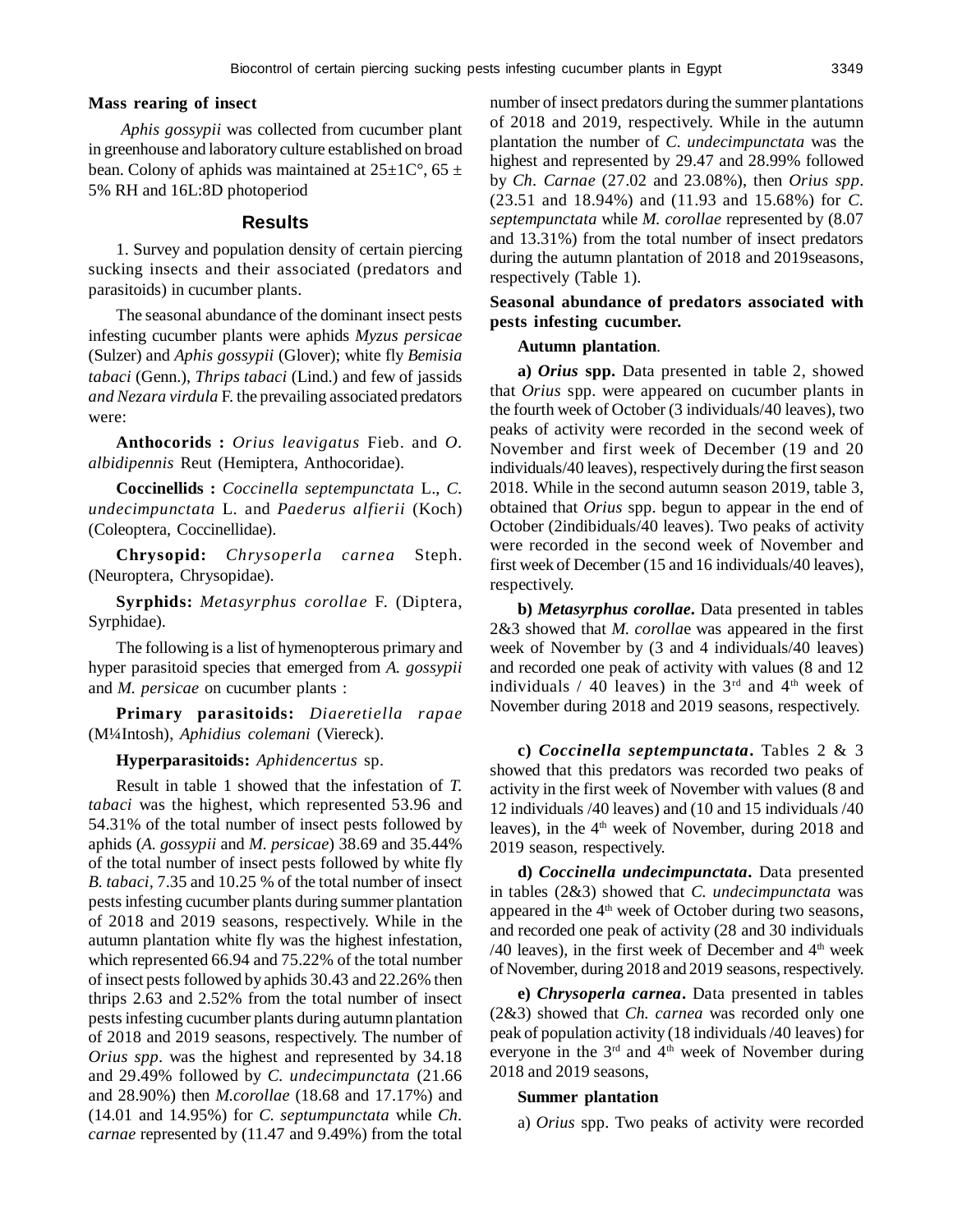| <b>Table 1:</b> Mean numbers of different pests and the associated predators with cucumber cultivated in autumn and summer plantation |  |
|---------------------------------------------------------------------------------------------------------------------------------------|--|
| of 2018 and 2019.                                                                                                                     |  |

| Year season                           |       | 2018          |       |               |               |       | 2019   |       |
|---------------------------------------|-------|---------------|-------|---------------|---------------|-------|--------|-------|
|                                       |       | <b>Summer</b> |       | <b>Autumn</b> | <b>Summer</b> |       | Autumn |       |
| <b>Variable</b>                       | Total | %             | Total | %             | Total         | %     | Total  | %     |
| Insect pests:                         |       |               |       |               |               |       |        |       |
| 1- Aphids                             | 5853  | 38.69         | 3755  | 30.43         | 5465          | 35.44 | 2570   | 22.26 |
| 2-Bemisia tabaci                      | 1112  | 7.35          | 8260  | 66.94         | 1580          | 10.25 | 8685   | 75.22 |
| 3- Thrips tabaci                      | 8164  | 53.96         | 325   | 2.63          | 8375          | 54.31 | 291    | 2.52  |
| Total                                 | 15129 | 100           | 12340 | 100           | 15420         | 100   | 11546  | 100   |
| Insect predators:                     |       |               |       |               |               |       |        |       |
| 1-Orius leavigatus $&0.$ albidipennis | 161   | 34.18         | 67    | 23.51         | 140           | 29.49 | 64     | 18.94 |
| 2-Metasyrphus corollae                | 88    | 18.68         | 23    | 8.07          | 85            | 17.17 | 45     | 13.31 |
| 3-Coccinella septempunctata           | 66    | 14.01         | 34    | 11.93         | 74            | 14.95 | 53     | 15.68 |
| 4-C. undecimpunctata                  | 102   | 21.66         | 84    | 29.47         | 143           | 28.90 | 98     | 28.99 |
| 5-Chrysoperla carnea                  | 54    | 11.47         | 77    | 27.02         | 47            | 9.49  | 78     | 23.08 |
| Total                                 | 471   | 100           | 285   | 100           | 495           | 100   | 338    | 100   |

**Table 2:** Seasonal abundance of certain insects and their associated predators on cucumber plants in autumn 2018.

| Date of<br>insspection | A.gossypii &<br>M.persicae |             |      | <b>B.tabaci</b> |                | T.tabaci    | spp              |              | septem        | C.undecim | carnea   | <b>Mean</b>        |      |
|------------------------|----------------------------|-------------|------|-----------------|----------------|-------------|------------------|--------------|---------------|-----------|----------|--------------------|------|
|                        | No.                        | <b>Mean</b> | No.  | <b>Mean</b>     | No.            | <b>Mean</b> | <b>Orius</b>     | M.corallae   | punctata<br>ن | punctata  | ස්       | $\mathsf{C}^\circ$ | R.H. |
| 3rd<br>October         | $\overline{0}$             | $\Omega$    | 120  | 3.0             | $\overline{0}$ | 0.5         | $\overline{0}$   | $\mathbf{0}$ | $\mathbf{0}$  | 0         | $\Omega$ | 24.4               | 61   |
| 4th                    | 15                         | 0.38        | 840  | 21.0            | 20             | 0.63        | 3                | $\theta$     | 3             | 5         | 4        | 23.7               | 55   |
| November 1st           | 130                        | 3.25        | 1360 | 34.0            | 25             | 1.0         | 10 <sup>10</sup> | 3            | 8             | 8         | 8        | 21.0               | 60.7 |
| 2nd                    | 720                        | 18.0        | 1280 | 32.0            | 40             | 1.5         | 19               | 5            | 4             | 10        | 14       | 19.8               | 61.6 |
| 3rd                    | 840                        | 21.0        | 1250 | 31.25           | 60             | 1.88        | 4                | 8            | 5             | 12        | 18       | 20.8               | 70   |
| 4th                    | 1160                       | 29.0        | 1210 | 30.25           | 75             | 28.3        | 6                | 4            | 10            | 16        | 15       | 19.0               | 67   |
| December 1st           | 720                        | 18.0        | 1320 | 33.0            | 50             | 1.25        | 20               | 3            | 4             | 28        | 12       | 18.6               | 70   |
| 2nd                    | 170                        | 4.25        | 760  | 19.0            | 35             | 0.88        | 5                | $\Omega$     | $\Omega$      | 5         | 6        | 17.4               | 69   |
| 3rd                    | $\Omega$                   | $\theta$    | 120  | 3.0             | 20             | 0.5         | $\theta$         | $\Omega$     | $\theta$      | $\Omega$  | $\Omega$ | 19.7               | 70   |
| Total                  | 3755                       |             | 8260 |                 | 325            | $0.90 \pm$  | 67               | 23           | 34            | 84        | 77       |                    |      |
|                        |                            | 10.43       |      | $22.94+$        |                |             |                  |              |               |           |          |                    |      |
| Mean                   |                            | $\pm 3.7$   |      | 4.15            |                | 0.19        |                  |              |               |           |          |                    |      |

in the first week of both May and June (30 and 32 individuals/40 leaves), in 2018 season table 4. In the second season 2019, the number of *Orius* spp. Took place in the  $2<sup>nd</sup>$  week of April (3individuals/40 leaves) its increased to record two peaks of activity (25 and 36 individuals/40 leaves) in the first week of both May and June, respectively, table 5.

b) *Metasyrphus corollae*. Table (4 & 5) showed that *M. corollae* were appeared on cucumber plants in the  $2<sup>nd</sup>$  and  $3<sup>rd</sup>$  week of April by (12 and 10 individuals/40 leaves) during summer plantation 2018 and 2019, respectively and recorded one peak of activity during every season with values (20 and 23 individuals/40 leaves), in the first week of May, respectively.

*c) Coccinella septempunctata.* (Table 4) showed that *C. septempunctata* individuals were appeared in the 2<sup>nd</sup> week of April and recorded two peaks of activity (12 and 13 individuals/40 leaves) in the first week of both May and June, respectively, during 2018 season. In 2019 season was appeared in 3<sup>rd</sup> week of April (3 individuals. /40 leaves), recorded two peaks of activity (12 and 18 individuals  $/40$  leaves) in the first and  $4<sup>th</sup>$  week of May, respectively, table 5.

d) *Coccinella undecimpunctata*. Data tabulated in table (4), showed that *C. undecimpunctata* was recorded two peaks of activity (18 and 20 individuals /40 leaves) in the first and  $4<sup>th</sup>$  week of May, respectively in summer season 2018. In the summer season 2019, two peaks of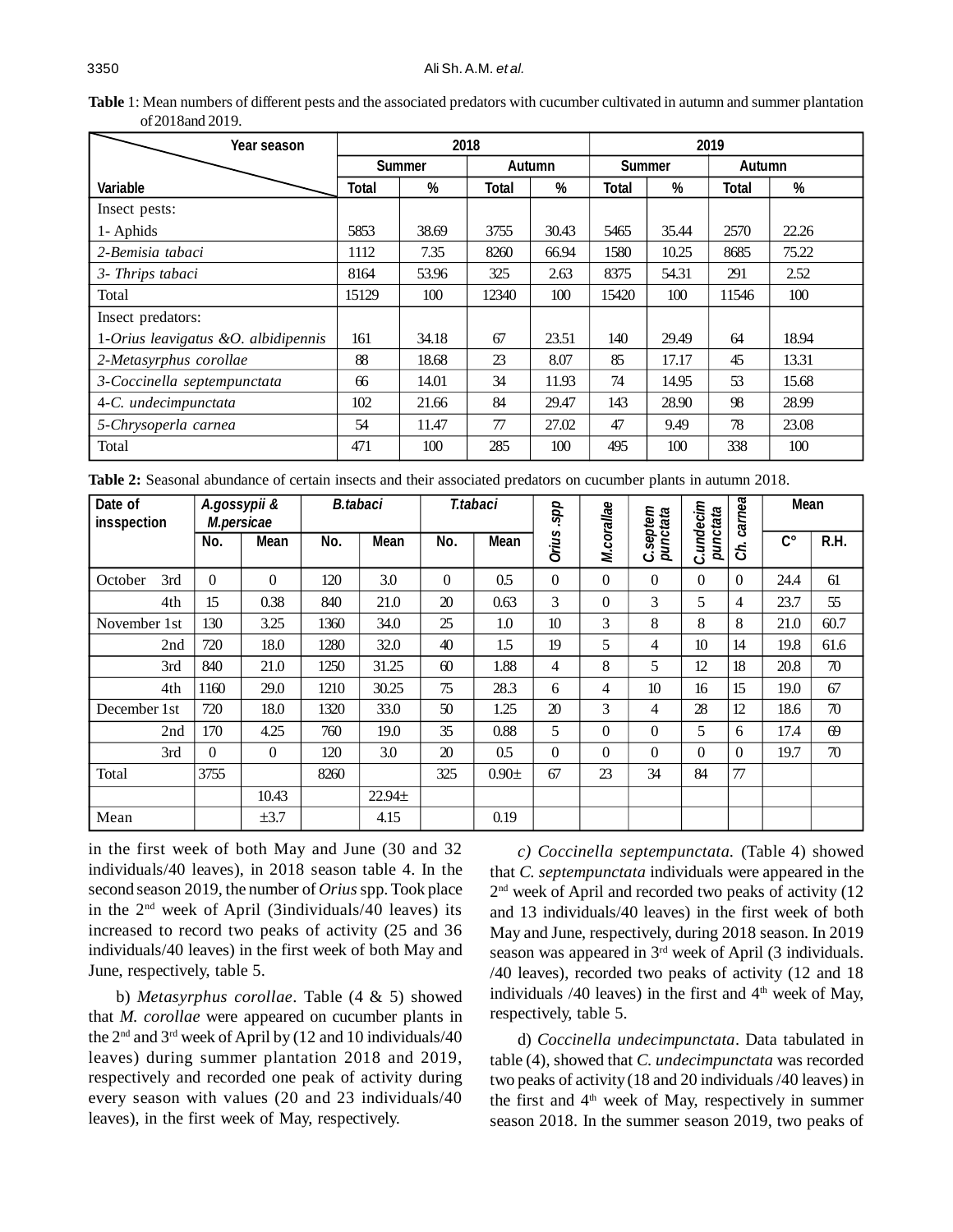| Date of<br>insspection | A.gossypii &<br>M.persicae |             | <b>B.tabaci</b> |       |          | T.tabaci       | spp          |            | septem        |                 | carnea           | <b>Mean</b>        |      |
|------------------------|----------------------------|-------------|-----------------|-------|----------|----------------|--------------|------------|---------------|-----------------|------------------|--------------------|------|
|                        | No.                        | <b>Mean</b> | No.             | Mean  | No.      | Mean           | <b>Orius</b> | M.corallae | punctata<br>ں | punctata        | కే               | $\mathsf{C}^\circ$ | R.H. |
| 3rd<br>October         | $\Omega$                   | $\Omega$    | 150             | 3.75  | $\Omega$ | $\Omega$       | $\Omega$     | $\Omega$   | $\Omega$      | 0               | $\Omega$         | 24.0               | 71.4 |
| 4th                    | 30                         | 0.75        | 860             | 21.5  | 10       | 0.25           | 2            | $\theta$   | 3             | 5               | 8                | 24.04              | 61.1 |
| November 1st           | 145                        | 3.63        | 1380            | 34.5  | 30       | 0.75           | 8            | 4          | 12            | 10              | 10               | 21.15              | 74.8 |
| 2nd                    | 560                        | 14.0        | 1290            | 32.25 | 42       | 1.05           | 15           | 8          | 8             | 15              | 13               | 21.05              | 82   |
| 3rd                    | 675                        | 16.88       | 1275            | 31.88 | 70       | 1.75           | 10           | 10         | 6             | 22              | 14               | 21.25              | 85   |
| 4th                    | 840                        | 21.0        | 1420            | 35.5  | 65       | 1.63           | $\tau$       | 12         | 15            | 30              | 18               | 21.55              | 81   |
| December 1st           | 180                        | 4.5         | 1310            | 32.75 | 44       | 1.10           | 16           | 6          | 9             | 10 <sup>2</sup> | 10 <sup>10</sup> | 17.0               | 78.3 |
| 2nd                    | 140                        | 3.5         | 820             | 20.5  | 30       | 0.75           | 6            | 5          | $\theta$      | 6               | 5                | 16.55              | 78.4 |
| 3rd                    | $\Omega$                   | $\theta$    | 180             | 4.5   | $\theta$ | $\overline{0}$ | $\theta$     | $\Omega$   | $\Omega$      | 0               | $\Omega$         | 16.5               | 48.4 |
| Total                  | 2570                       |             | 8685            |       | 291      | $0.81 +$       | 64           | 45         | 53            | 98              | 78               |                    |      |
|                        |                            | $7.14\pm$   |                 | 24.13 |          |                |              |            |               |                 |                  |                    |      |
| Mean                   |                            | 2.66        |                 | ±4.18 |          | 0.22           |              |            |               |                 |                  |                    |      |

**Table 3:** Seasonal abundance of certain insects and their associated predators on cucumber plants in autumn 2019.

**Table 4:** Seasonal abundances of certain insects and their associated predators on cucumber plants during summer plantation season of 2018.

| Date of<br>insspection |                 | A.gossypii &<br>M.persicae |             |              | <b>B.tabaci</b> |      | T.tabaci    | spp          | M.corallae     |                      |                  | carnea         | <b>Mean</b>        |      |
|------------------------|-----------------|----------------------------|-------------|--------------|-----------------|------|-------------|--------------|----------------|----------------------|------------------|----------------|--------------------|------|
|                        |                 | No.                        | <b>Mean</b> | No.          | Mean            | No.  | Mean        | <b>Orius</b> |                | C.septem<br>punctata | punctata         | ర్             | $\mathsf{C}^\circ$ | R.H. |
| April                  | 1 <sub>st</sub> | 85                         | 2.13        | 3            | 0.08            | 10   | 0.25        | $\Omega$     | $\theta$       | $\theta$             | 2                | $\Omega$       | 21.6               | 56.6 |
|                        | 2nd             | 130                        | 3.25        | 8            | 0.2             | 110  | 2.75        | 3            | 12             | 3                    | 8                | $\Omega$       | 22.7               | 57.4 |
|                        | 3rd             | 217                        | 5.43        | 120          | 3.0             | 720  | 18.0        | 5            | 14             | 6                    | 12               | 3              | 23.0               | 51.0 |
|                        | 4th             | 260                        | 6.5         | 128          | 3.2             | 1125 | 28.13       | 10           | 18             | $\overline{7}$       | 15               | 5              | 24.5               | 52   |
| May                    | 1st             | 1255                       | 31.38       | 130          | 3.25            | 1160 | 29.0        | 30           | 20             | 12                   | 18               | 6              | 21.75              | 68.3 |
|                        | 2nd             | 1160                       | 29.0        | 120          | 3.0             | 1245 | 31.13       | 22           | 16             | 8                    | 10 <sup>10</sup> | 9              | 24.1               | 59   |
|                        | 3rd             | 1138                       | 28.45       | 260          | 6.5             | 1132 | 28.3        | 20           | 5              | 6                    | 12               | 12             | 24.1               | 60.7 |
|                        | 4th             | 1270                       | 31.75       | 118          | 2.95            | 1130 | 28.25       | 24           | 3              | 9                    | 20               | 15             | 24.2               | 58   |
| June                   | 1st             | 148                        | 3.7         | 115          | 2.88            | 762  | 19.05       | 32           | $\overline{0}$ | 13                   | 5                | $\overline{4}$ | 25.7               | 58.5 |
|                        | 2nd             | 125                        | 1.13        | 110          | 2.75            | 650  | 16.25       | 10           | $\mathbf{0}$   | $\overline{2}$       | $\theta$         | $\theta$       | 26.25              | 61.3 |
|                        | 3rd             | 65                         | 1.63        | $\mathbf{0}$ | $\overline{0}$  | 120  | 3.0         | 5            | $\Omega$       | $\mathbf{0}$         | $\Omega$         | $\Omega$       | 26.4               | 60.1 |
| Total                  |                 | 5853                       |             | 1112         |                 | 8164 |             | 161          | 88             | 66                   | 102              | 54             |                    |      |
|                        |                 |                            | $13.30+$    |              | $2.53+$         |      | $18.56 \pm$ |              |                |                      |                  |                |                    |      |
| Mean                   |                 |                            | 4.06        |              | 0.57            |      | 3.54        |              |                |                      |                  |                |                    |      |

activity were recorded also in the first and  $4<sup>th</sup>$  week of May with value (28 and 35 individuals/40 leaves), respectively, table 5.

e) *Chrysoperla carnea*. Tables (4 & 5) clearly that *Ch. carnea* was recorded one peak of population activity (15 and 14 individuals  $/$  40 leaves) in the 4<sup>th</sup> week of May during 2018 and 2019 seasons, respectively.

3. Population density of (*Aphis gossypii* " and *Myzus persicae*) and its common parasitoids on **cucumber** plants.

As shown in (Tables 6, 7), two peaks for *A. gossypii* and *M. persicae* were recorded on cucumber plant in the two seasons 2018 and 2019. These peaks occurred in the first and fourth week of May (340 and 320 individuals) in 2018 season and (320 and 310 individuals); in the second season 2019. The maximum number mummified aphids were (70 and 95 mummies) recorded in the fourth week of May in two seasons, respectively when the temperature and relative humidity were (24.2" 26.5°C) and (58.0%"59.0%) (Tables 6, 7). The data also cleared that The primary parasitoid *D. rapa* was the most dominant species with mean relative densities (54.63 and 52.01% R.H) during the two seasons respectively. Meanwhile, the mean relative densities of *A. colemani*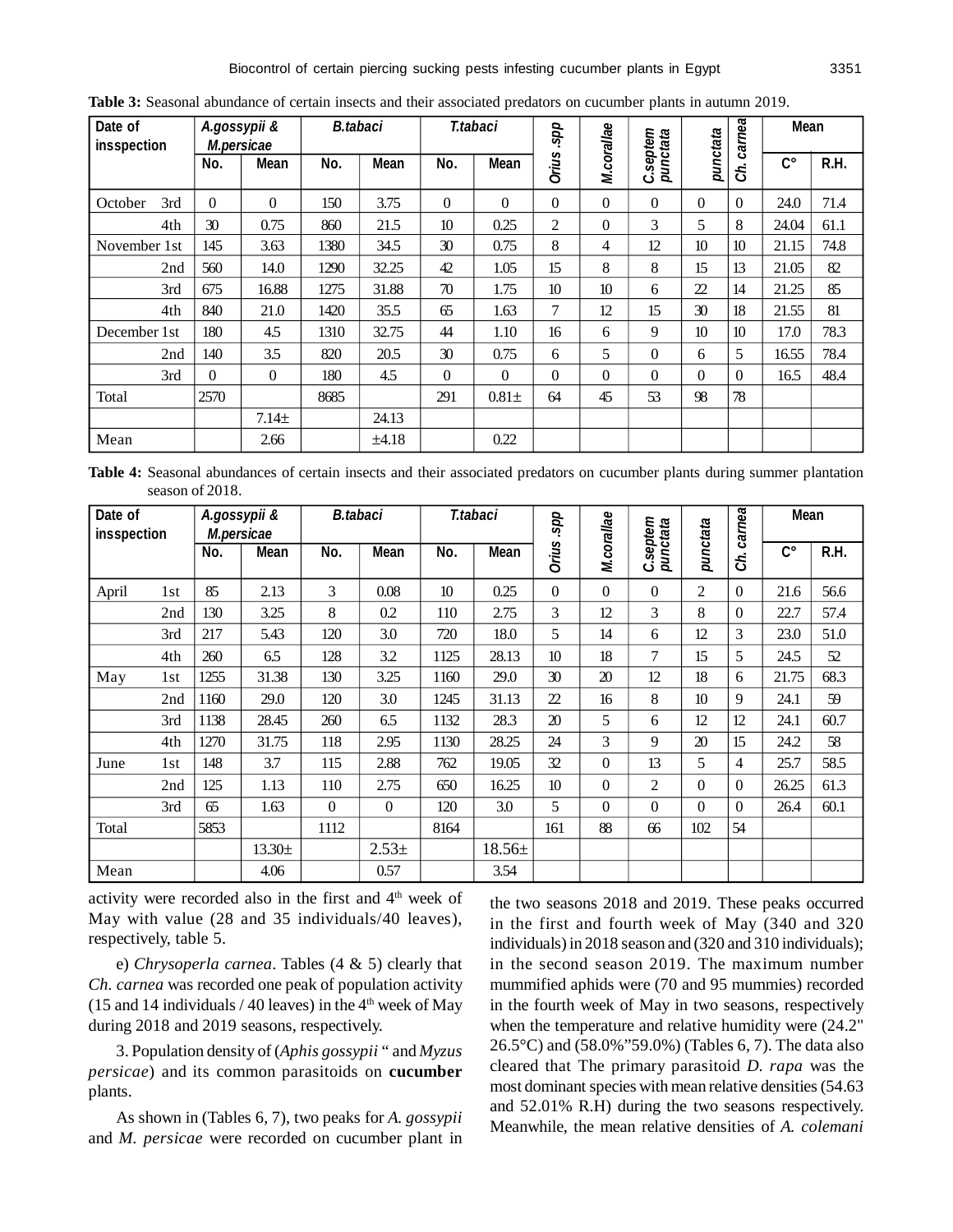| Date of<br>insspection |     | A.gossypii &<br>M.persicae |               |          | <b>B.tabaci</b> |      | T.tabaci      | spp          |                 |                          |                  | carnea   | <b>Mean</b>        |      |
|------------------------|-----|----------------------------|---------------|----------|-----------------|------|---------------|--------------|-----------------|--------------------------|------------------|----------|--------------------|------|
|                        |     | No.                        | Mean          | No.      | <b>Mean</b>     | No.  | <b>Mean</b>   | <b>Orius</b> | M.corallae      | .septem<br>punctata<br>ن | punctata         | ర్       | $\mathsf{C}^\circ$ | R.H. |
| April                  | 2nd | 120                        | 3.0           | 25       | 0.63            | 80   | 2.0           | 3            | $\theta$        | $\theta$                 | $\theta$         | $\Omega$ | 22.35              | 57.5 |
|                        | 3rd | 170                        | 4.25          | 130      | 3.25            | 185  | 4.63          | 5            | 10 <sup>2</sup> | 3                        | 4                | $\Omega$ | 30.1               | 52   |
|                        | 4th | 630                        | 15.75         | 142      | 3.55            | 720  | 18.0          | 8            | 15              | 6                        | 10 <sup>10</sup> | 5        | 24.55              | 53   |
| May                    | 1st | 870                        | 21.57         | 260      | 6.5             | 1570 | 39.25         | 25           | 23              | 12                       | 28               | 7        | 25.6               | 58.9 |
|                        | 2nd | 655                        | 16.38         | 370      | 9.25            | 1270 | 31.75         | 20           | 16              | 8                        | 22               | 8        | 24.5               | 59.9 |
|                        | 3rd | 510                        | 12.75         | 210      | 5.25            | 1215 | 30.38         | 15           | 10              | 9                        | 23               | 10       | 25.4               | 62   |
|                        | 4th | 1460                       | 36.5          | 190      | 4.75            | 1125 | 28.13         | 12           | 8               | 18                       | 35               | 14       | 26.5               | 59   |
| June                   | 1st | 480                        | 12.0          | 130      | 3.25            | 980  | 24.5          | 36           | 3               | 16                       | 18               | 3        | 27.75              | 65.1 |
|                        | 2nd | 350                        | 8.75          | 120      | 3.0             | 820  | 20.5          | 15           | $\theta$        | 2                        | 3                | $\Omega$ | 27.65              | 60.8 |
|                        | 3rd | 220                        | 5.5           | $\theta$ | $\Omega$        | 410  | 10.25         | 7            | $\theta$        | $\theta$                 | $\Omega$         | $\Omega$ | 27.65              | 57   |
| Total                  |     | 5465                       |               | 1580     |                 | 8375 |               | 146          | 85              | 74                       | 143              | 47       |                    |      |
|                        |     |                            | $13.66 \pm 3$ |          |                 |      | $20.94 \pm 3$ |              |                 |                          |                  |          |                    |      |
| Mean                   |     |                            | .15           |          | $3.94 \pm 0.85$ |      | .88           |              |                 |                          |                  |          |                    |      |

Table 5: Seasonal abundances of certain insects and their associated predators on cucumber plants during summer plantation season of 2019.

**Table 6:** Population density of *Aphis gossypii* and *Myzus persicae* aphid and number of parasitoid aphids in cucumber field during 2018 season.

| <b>Sampling</b> | No. of    |                  | No .of parasitized |          |             |             | <b>Primary parasitoids</b> |                |              |          |                             |                |             | Corresponding |
|-----------------|-----------|------------------|--------------------|----------|-------------|-------------|----------------------------|----------------|--------------|----------|-----------------------------|----------------|-------------|---------------|
| date (weeks)    | aphid     |                  | aphid (mummies)    |          | Total       |             | D.rapae                    |                | A.colemani   |          | <b>Hyper</b>                | Total          |             | means of      |
|                 |           | A                | B                  | Total    | parasitism% | No.         | <b>R.D.%</b>               | No.            | <b>R.D.%</b> | No.      | parasitoids<br><b>R.D.%</b> |                |             | <b>R.H%</b>   |
|                 |           |                  |                    |          |             |             |                            |                |              |          |                             |                | <b>Temp</b> |               |
| April<br>1st    | 230       | $\boldsymbol{0}$ | $\theta$           | $\Omega$ | $\Omega$    | 0           | $\Omega$                   | 0              | $\theta$     | $\Omega$ | $\Omega$                    | $\theta$       | 21.6        | 56.6          |
| 2nd             | 250       | $\mathbf{0}$     | 4                  | 4        | 1.6         | 2           | 100                        | 0              | $\theta$     | $\theta$ | $\Omega$                    | $\overline{2}$ | 22.7        | 57.4          |
| 3rd             | 285       | 10               | 13                 | 23       | 8.07        | 12          | 63.16                      | $\tau$         | 36.84        | $\Omega$ | $\Omega$                    | 19             | 23.0        | 51.0          |
| 4th             | 290       | 18               | 25                 | 43       | 14.83       | 23          | 58.97                      | 12             | 30.77        | 4        | 10.26                       | 39             | 24.5        | 52.0          |
| May<br>1st      | 340       | 20               | 32                 | 52       | 15.29       | 28          | 58.33                      | 14             | 29.17        | 6        | 12.5                        | 48             | 21.75       | 68.3          |
| 2nd             | 260       | 24               | 26                 | 50       | 19.23       | 20          | 45.46                      | 16             | 36.36        | 8        | 18.18                       | 44             | 24.1        | 60.7          |
| 3rd             | 280       | 27               | 38                 | 65       | 23.21       | 29          | 49.15                      | 18             | 30.51        | 12       | 20.34                       | 59             | 24.1        | 60.7          |
| 4th             | 320       | 40               | 30                 | 70       | 21.88       | 35          | 55.56                      | $\mathfrak{D}$ | 34.92        | 6        | 9.52                        | 63             | 24.2        | 58.0          |
| June<br>1st     | 260       | 18               | 22                 | 40       | 15.38       | 18          | 50.0                       | 12             | 33.33        | 6        | 16.67                       | 36             | 25.7        | 58.5          |
| 2nd             | 210       | 8                | 12                 | 20       | 9.52        | 10          | 71.43                      | 4              | 28.57        | $\Omega$ | $\Omega$                    | 14             | 26.25       | 61.3          |
| 3rd             | 195       | $\theta$         | 4                  | 4        | 2.05        | $\theta$    | $\overline{0}$             | 0              | $\Omega$     | $\Omega$ | $\Omega$                    | $\theta$       | 26.4        | 60.1          |
| Total           |           | 165              | 205                |          |             |             |                            |                |              |          |                             |                |             |               |
|                 | 2920      |                  |                    | 371      |             | 177         |                            | 105            |              | 42       |                             | 324            |             |               |
| Mean            | $265 \pm$ |                  |                    | $33.73+$ | 2.5         | $16.09 \pm$ |                            | $9.55 \pm$     |              | $3.82 +$ |                             | 29.45±         |             |               |
|                 | 13.3      |                  |                    | 7.52     |             | 3.70        |                            | 2.36           |              | 1.25     |                             | 7.09           |             |               |

were (32.41 and 32.17%) respectively, but *Aphidencertus sp*. Record (12.96 and 15.82%) respectively table 8.

# **Percentage of parasitism**

The percentage of parasitism ranged from 1.6% to 23.21% in the first season 2018, while the percentage of parasitism started by 2.08% in the second week of April and increased until reached the peak of 33.33% in the 3rd week of May and decreased until the end of season 2019, (Table 6, 7).

Effect of temperature and relative humidity on the population density of certain piercing sucking pests and its (predators "parasitoids) on cucumber plants.

The results in tables 9, 10 show the values of correlation coefficient of the relation between temperature, relative humidity and certain piercing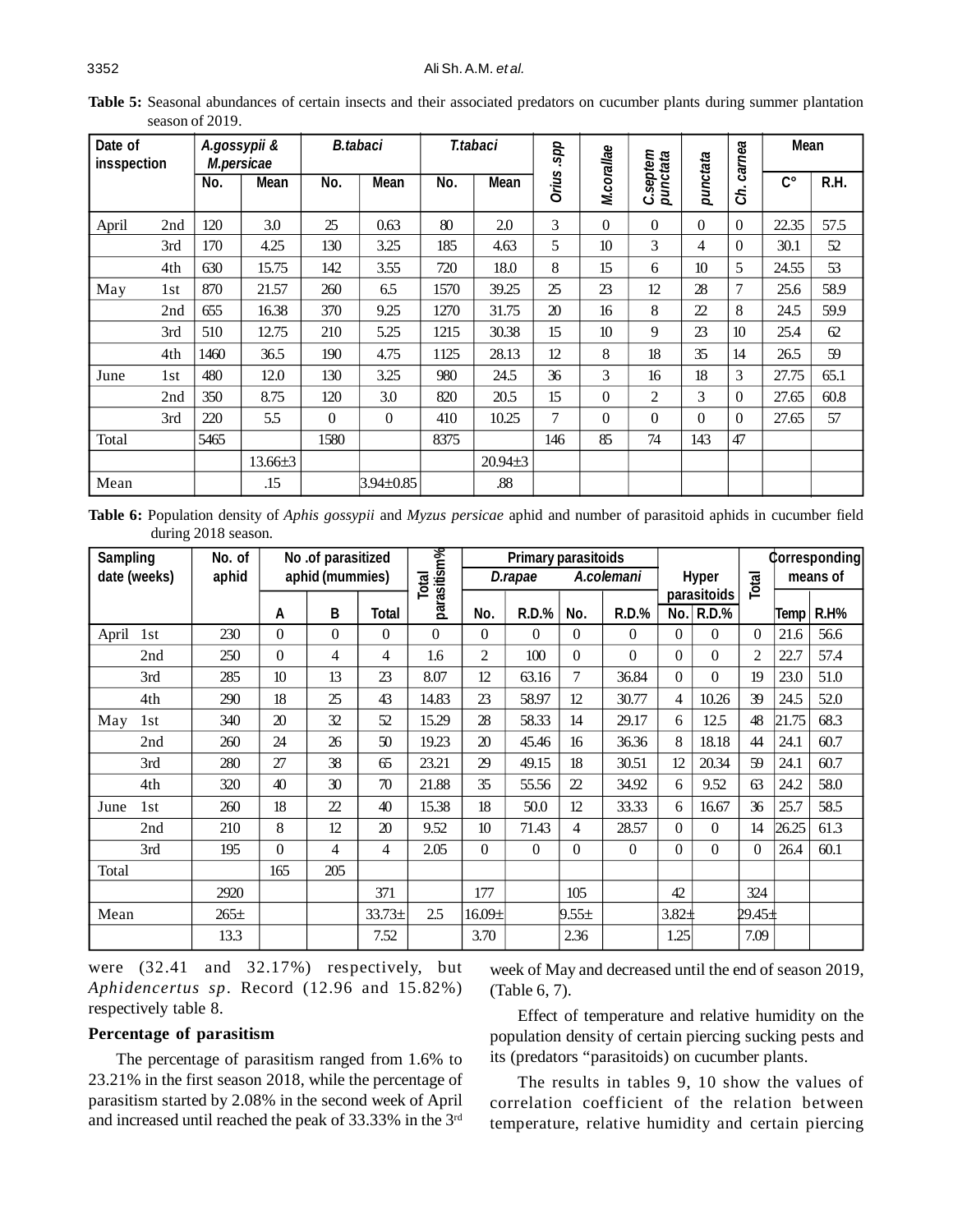**Table 7:** Population density of *Aphis gossypii* and *Myzus persicae* aphid and number of parasitoid aphids in cucumber field during 2019 season.

| <b>Sampling</b> |              | No. of |                  | No .of parasitized |              |                      |          | <b>Primary parasitoids</b> |                 |              |                  |              |          |       | <b>Corresponding</b> |
|-----------------|--------------|--------|------------------|--------------------|--------------|----------------------|----------|----------------------------|-----------------|--------------|------------------|--------------|----------|-------|----------------------|
|                 | date (weeks) | aphid  |                  | aphid (mummies)    |              | parasitism%<br>Total |          | D.rapae                    |                 | A.colemani   |                  | <b>Hyper</b> | Total    |       | means of             |
|                 |              |        |                  |                    |              |                      |          |                            |                 |              |                  | parasitoids  |          |       |                      |
|                 |              |        | A                | B                  | Total        |                      | No.      | <b>R.D.%</b>               | No.             | <b>R.D.%</b> | No.              | $R.D.$ %     |          | Temp  | <b>R.H%</b>          |
| April           | 2nd          | 210    | $\theta$         | $\theta$           | $\theta$     | $\Omega$             | 0        | 0                          | 0               | $\Omega$     | $\Omega$         | $\Omega$     | $\Omega$ | 22.35 | 57.5                 |
|                 | 3rd          | 240    | $\boldsymbol{0}$ | 5                  | 5            | 2.08                 | 3        | 100                        | $\theta$        | $\theta$     | $\Omega$         | $\Omega$     | 3        | 30.1  | 52                   |
|                 | 4th          | 275    | 14               | 20                 | 34           | 12.36                | 15       | 50.0                       | 12              | 40.0         | 3                | 100          | 30       | 24.55 | 53                   |
| May             | 1st          | 320    | 28               | 32                 | 60           | 18.75                | 25       | 45.46                      | 15              | 27.27        | 15               | 27.27        | 55       | 25.6  | 58.9                 |
|                 | 2nd          | 260    | 25               | 28                 | 53           | 20.38                | 28       | 56.0                       | 12              | 24.0         | 10               | 20.0         | 50       | 24.5  | 59.9                 |
|                 | 3rd          | 270    | 28               | 31                 | 59           | 21.85                | 22       | 40.74                      | 16              | 29.63        | 16               | 29.63        | 54       | 25.4  | 62                   |
|                 | 4th          | 310    | 42               | 53                 | 95           | 30.65                | 43       | 51.81                      | 30              | 36.14        | 10 <sup>10</sup> | 12.05        | 83       | 26.5  | 59                   |
| June            | 1st          | 240    | 40               | 40                 | 80           | 33.33                | 40       | 57.14                      | 25              | 35.71        | 5                | 7.15         | 70       | 27.75 | 65.1                 |
|                 | 2nd          | 205    | 10 <sup>10</sup> | 20                 | 30           | 30.64                | 15       | 60.0                       | 10 <sup>2</sup> | 40.0         | $\Omega$         | $\Omega$     | 25       | 27.65 | 60.8                 |
|                 | 3rd          | 120    | $\boldsymbol{0}$ | 5                  | 5            | 4.17                 | 3        | 100                        | $\theta$        | $\theta$     | $\Omega$         | $\Omega$     | 3        | 27.65 | 57.0                 |
| Total           |              | 2450   | 187              | 234                | 421          |                      |          |                            | 120             |              | 59               |              | 373      |       |                      |
|                 |              |        |                  |                    |              | 17.42                | 194      |                            |                 |              |                  |              |          |       |                      |
| Mean            |              | $245+$ |                  |                    | $42.1 \pm 1$ | $\pm 3.91$           | 19.4±4.8 |                            | 12              |              | 5.9              |              | $37.3+$  |       |                      |
|                 |              | 18.29  |                  |                    | 0.38         |                      |          |                            | $\pm 3.26$      |              | $\pm 2.02$       |              | 9.34     |       |                      |

**Table 8:** Survey and relative densities of *Aphis gossypii and Myzus persicae* Parasitoids on cucumber plants, during two successive seasons.

| <b>Species</b>       | <b>Family</b> | 2018          |       | 2019          |       |  |
|----------------------|---------------|---------------|-------|---------------|-------|--|
|                      |               | <b>Number</b> | %     | <b>Number</b> | %     |  |
| Primary parasitoids: |               | 177           | 54.63 | 194           | 52.01 |  |
| 1-Diaeretiella rapae | Aphidiidae    | 105           | 32.41 | 120           | 32.17 |  |
| 2- Aphidius colemani |               |               |       |               |       |  |
| 3- Aphidencertus sp. | Encyrtidae    | 42            | 12.96 | 59            | 15.82 |  |
| Total                |               | 324           | 100   | 373           | 100   |  |

*Orius* spp. during summer plantation in 2019(0.492\*). The minimum temperature cleared significant negative correlation on the population density of (*A. gossypii* " *M. persicae*), *C. undecimpunctata* and *M. corolla* during during summer plantation in 2018(-0.502\*,-0.567\* and -0.667\*) and showed positive significant on the population density of *Orius* spp. in 2019(0.518\*). Meanwhile, the minimum

**Table 9:** Simple correlation between the total number of insect pests and their natural enemies and temperature and relative humidity on cucumber during two autumn seasons.

|                          |           |           |             |          | <b>Explained variance</b> |             |       |       |
|--------------------------|-----------|-----------|-------------|----------|---------------------------|-------------|-------|-------|
|                          |           | 2018      |             |          | 2019                      |             | 2018  | 2019  |
|                          | Max.      | Min.      | <b>Mean</b> | Max.     | Min.                      | <b>Mean</b> | %     | %     |
|                          | Temp.     | Temp.     | R.H.        | Temp.    | Temp.                     | R.H.        |       |       |
| A.gossypii & M. persicae | $-0.452$  | $-0.449$  | 0.408       | 0.187    | 0.054                     | $0.686*$    | 21.96 | 51.86 |
| Bemisia tabaci           | $-0.335$  | $-0.401$  | 0.022       | 0.109    | $-0.070$                  | $0.722**$   | 28.70 | 58.27 |
| Thrips tabaci            | $-0.590*$ | $-0.640*$ | $0.516*$    | $-0.117$ | $-0.235$                  | $0.521*$    | 44.50 | 36.78 |
| Orius spp.               | $-0.464$  | $-0.364$  | 0.060       | $-0.203$ | $-0.309$                  | $0.713**$   | 57.82 | 63.41 |
| M.corollae               | $-0.201$  | $-0.214$  | 0.280       | $-0.022$ | $-0.148$                  | $0.804**$   | 19.29 | 70.08 |
| C.septempunctata         | $-0.081$  | $-0.243$  | $-0.066$    | 0.213    | $-0.037$                  | $0.533*$    | 38.15 | 43.21 |
| C.undecimpunctata        | $-0.482*$ | $-0.425$  | 0.364       | 0.196    | 0.069                     | $0.688*$    | 25.35 | 51.73 |
| Chrysoperla carnea       | $-0.403$  | $-0.424$  | 0.305       | 0.225    | 0.101                     | $0.699*$    | 18.11 | 57.65 |

sucking pests and its (predators "parasitoids) on cucumber plants. The maximum temperature cleared significant negative correlation on the population density of *Thrips tabaci* during autumn plantation in 2018 (-0.590\*) and showed positive significant on the population density of temperature cleared significant negative correlation on the population density of *T. tabaci* during autumn plantation in 2018 (-0.640\*). On the other hand, the mean relative humidity parameters indicated highly positive significant effect on the population density *B. tabaci*,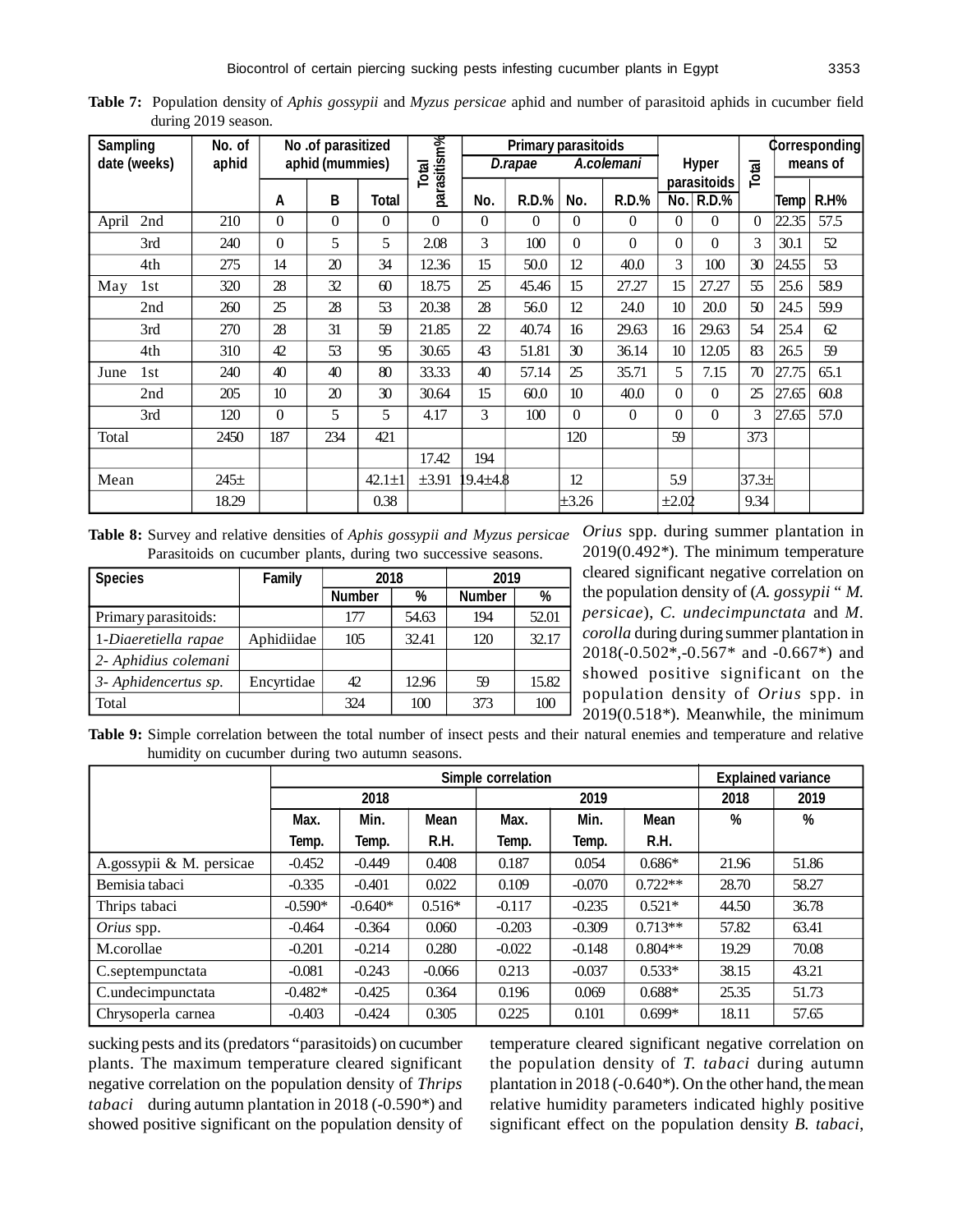|                          |           |           | <b>Simple correlation</b> |          |          |             | <b>Explained variance</b> |       |
|--------------------------|-----------|-----------|---------------------------|----------|----------|-------------|---------------------------|-------|
|                          |           | 2018      |                           |          | 2019     |             | 2018                      | 2019  |
|                          | Max.      | Min.      | <b>Mean</b>               | Max.     | Min.     | <b>Mean</b> | %                         | %     |
|                          | Temp.     | Temp.     | R.H.                      | Temp.    | Temp.    | R.H.        |                           |       |
| A.gossypii & M. persicae | $-0.0123$ |           |                           |          | 0.184    |             |                           |       |
| Bemisia tabaci           | 0.212     | $-0.502*$ | 0.477                     | 0.291    | $-0.203$ | 0.186       | 58.00                     | 10.57 |
| Thrips tabaci            | 0.315     | $-0.0955$ | 0.134                     | 0.009    | 0.294    | 0.236       | 13.38                     | 29.38 |
| Insect predators:        |           | $-0.303$  | 0.129                     | 0.441    |          | $0.550*$    | 47.25                     | 37.50 |
| Orius spp.               | 0.343     |           |                           |          | $0.518*$ |             |                           |       |
| M.corollae               | $-0.255$  | $-0.202$  | $0.525*$                  | $0.492*$ | $-0.335$ | $0.766**$   | 62.34                     | 60.42 |
| C.septempunctata         | 0.182     | $-0.667*$ | $-0.045$                  | $-0.237$ | 0.272    | $-0.21$     | 47.81                     | 12.78 |
| C.undecimpunctata        | $-0.222$  | $-0.384$  | 0.222                     | 0.367    | 0.089    | $0.496*$    | 44.02                     | 27.49 |
| Chrysoperla carnea       | 0.166     | $-0.567*$ | 0.010                     | 0.248    | $-0.066$ | 0.408       | 33.91                     | 25.27 |
| Primary parasitoids:     |           | $-0.298$  | 0.125                     | 0.200    |          | 0.269       | 27.71                     | 33.42 |
| D.rapae                  | 0.260     | $-0.278$  | 0.222                     | $0.511*$ | 0.376    | $0.629*$    | 28.77                     | 46.07 |
| A.colemani               | $-0.305$  | 0.166     | $0.520*$                  |          | $0.586*$ | 40.74       | 43.01                     |       |

**Table 10:** Simple correlation between the total number of pests and their natural enemies and temperature and relative humidity on cucumber during two summer seasons.

**Table 11 :**Efficiency of *Verticillium lecanii* spores suspension under laboratory conditions of  $25 \pm 1^{\circ}$ C, 65%  $\pm$  5 RH%.

|                      |      |                |                  |      |              |                  |      |              | Mortality percentages of Aphis gossypii per 75 individuals |      |              |                  |
|----------------------|------|----------------|------------------|------|--------------|------------------|------|--------------|------------------------------------------------------------|------|--------------|------------------|
| <b>Concentration</b> |      | After 1 day    |                  |      | After 3 days |                  |      | After 5 days |                                                            |      | After 7 days |                  |
| (spore / ml)         | ∟ife | Dead           | <b>Mortality</b> | ∟ife |              | Dead   Mortality | Life | <b>Dead</b>  | <b>Mortality</b>                                           | Life | Dead         | <b>Mortality</b> |
| $1\times10^5$        | 75   | $\theta$       |                  | 62   | 13           | 17.33            | 25   | 50           | 66.66                                                      | 12   | 63           | 84               |
| $1\times10^6$        | 75   | $\overline{0}$ |                  | 63   | 12           | 16               | 28   | 47           | 62                                                         | ◠    | 67           | 89.33            |
| $1\times10^7$        | 75   | 0              |                  | 38   | 37           | 49.33            | 15   | 60           | 80                                                         |      | 74           | 98.66            |

## *Orius* spp. and *M. corollae*

(0.722\*\*, 0.713\*\* and 0.804\*\*) and significant positive effect on the population density of (*A. gossypii* and *M. persicae*), *T. tabaci*, *C. septempunctata*, *C. undecimpunctata* and *Ch. carnea* during autumn plantation in 2019(0.686\*, 0.521\*, 0.533\*, 0.688\* and 0.699\*) respectively, also positive significant effect on the population density of *T. tabaci* (0.516\*) in 2018. The obtained results indicated that the mean relative humidity parameters showed positive significant effect on the population density *T. tabaci*, *C. septumpunctata*, *D.rapae* and *A.colemani* during summer plantation in 2019(0.550\*, 0.496\*, 0.629 and 0.586\*) respectively. Meanwhile, the mean relative humidity showed highly significant positive effect (0.766\*\*) on the population density of *Orius* spp. in 2019 and positive significant effect in 2018 (0.525\*) in the same plantation.

# **Combined effects**

The combined effects (Estimated Variance, E.V.%) for three weather factors on aphids infested cucumber plants recorded 58 and 10.57%| during summer season while in autumn seasons recorded 21.96 and 51.86 % during 2018 and 2019, respectively. *B. tabaci* recorded

13.38 and 29.38% during summer seasons of 2018 and 2019, while in autumn were 28.7 and 58.27 % during both seasons . *T. tabaci* recorded 47.25 and 37.50 % during summer seasons and in autumn seasons recorded 44.5 and 36.78 % during 2018 and 2019, respectively. *Orius spp.* recorded 62.34 and 60.42 % during summer seasons while in autumn seasons recorded 57.82 and 63.41% during 2018 and 2019. *M.corollae* recorded 47.81 and 12.78% during summer seasons and in autumn seasons recorded 19.29 and 70.08 % during two seasons. *Coccinella septempunctata* recorded 44.02 and 27.49 % during summer seasons, while in autumn seasons 2018 and 2019 recorded 38.15 and 43.21 %, respectively. *Coccinella undecimpunctata* recorded 33.91 and 25.27% during summer, while in autumn recorded 25.35 and 51.73 % during 2018 and 2019, respectively. *Chrysoperla carnea* recorded 27.71 and 33.42% during summer season and in autumn season were 18.11 and 57.65 % during 2018 and 2019, respectively.

*Diaeretiella rapa* recorded 28.77 and 46.07% during summer seasons of 2018 and 2019, respectively. *Aphidius colemani* recorded 40.74 and 43.01% during summer seasons of 2018 and 2019, respectively.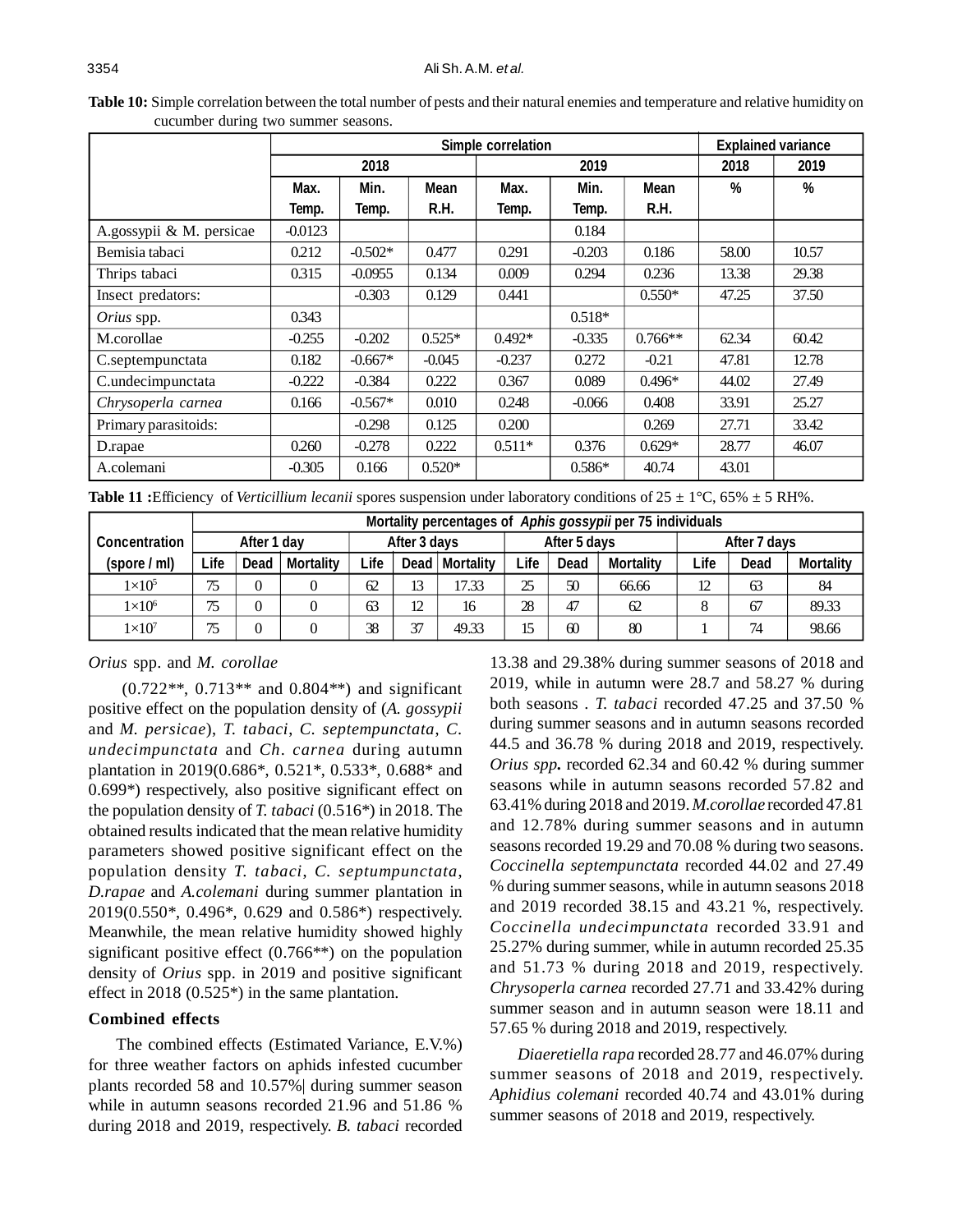# **3. Laboratory evaluation of** *V.lecanii* **spores suspension on** *Aphis gossypii*

Data given in table 11 show the efficacy of *V. lecanii* spores suspension on *Aphis gossypii*, after application with different concentrations of *V. lecanni* spores under laboratory conditions of  $25 \pm 1$ °C,  $65 \pm 5$  RH% and 12 hr photoperiod. The concentrations were adjusted to  $10<sup>5</sup>$ , 10<sup>6</sup> and 10<sup>7</sup> spores/mL. Mortality percentages after 1, 3,5, 7 days of application were obtained. the result at the seventh day for each concentration 84.00, 89.33 and 98.66%, respectively. The LC<sub>50</sub> values of *V.lecani* spores/ ml after 7 days of application on *Aphis gossypii* were obtained as following  $LC_{50}$  was  $5.95 \times 10^4$  spores/mL.

# **Discussion**

In the present study was carried out to survey the most sucking and piercing pests and their associated natural enemies. The seasonal abundance of the dominant insect pests infesting cucumber plants were two aphid species *A. gossypii* and *Myzus persicae*, whitefly *Bemisia Tabaci* and *Thrips tabaci*.. However, Hafez *et al.,* (1996) in Egypt, studied the seasonal fluctuation of *A. gossypii* and associated predators and parasitoids in Egypt. According to Attia and El-Hamaky *et al.,* (1985) Aphids were the most injurious insectpests to cucumber. These results were in agreement with Ali (1996), Adam *et al.,* (1997) and El-Lakwah *et al.,* (2011), they found that the population of *B.tabaci* which occurred in autumn on cucumber was higher than signed in spring season.

The obtained data revealed that predators recorded as following, *Orius leavigatus*, *O. albidipennis*, *Coccinella septumpunctata*, *C. undecimpunctata*, *Chrysoperla carnea*, *Metasyrphus corollae*, primary parasitoids *Diaeretiella rapae Aphidius colemani* and hyperparasitoids (*Aphidencertus* sp.).

The results agrees with that of Kamal and Hamouda (1993). They found *that D.rapae* parasitized on *A.gossypii* Glover. on cucumber in Tunisia. Also, Steenis and El-Khawas (1995), recorded the parasitoid, *Aphidius colemani* Viereck. emerged from mummified aphid *A.gossypii* Glover. on cucumber. Meanwhile, Albert (1995) was detected in Germany found that *Aphidius matricariae* (Haliday) parasitoid on *A. gossypii* Glover. on cucumber plants. Also, Ohta (2003) found that the host acceptance and host suitability of *A.gossypii* Glover. for *Aphis colemani.*

*Thrips tabaci* was the highest infestation, which represented 53.96 and 54.31 % of the total number of insect pests followed by aphids 38.69 and 35.44 % from the total number of insect pests followed by *B. tabaci* Genn. 7.35 and 10.25 % from the total number of insect pests infesting cucumber plants during summer plantation of 2018 and 2019 seasons, respectively. While in the autumn plantation *B. tabaci* was the highest infestation, represented by 66.94 and 75.22 % of the total number of insect pests followed by Aphids with 30.43 and 22.26 % then *T. tabaci* Lind. with 2.63 and 2.52 % from the total number of insect pests infesting cucumber plants during autumn plantation of 2017 and 2018 seasons, respectively.

These results are in agreement with the findings of El-Lakwah *et al.,* (2011), Mohamed (2016), Ibrahim *et al.,* (2017), Alasady (2018) and Eid *et al*., (2018), who stated that Aphids were the most injurious insect pests to cucumber. The population of *B.tabaci*. which occurred in autumn on cucumber was higher than signed in the spring season, meanwhile, they mentioned that cucumber plants were infested by few numbers of thrips during summer and autumn plantation.

In the present study insect predators associated with insect pests recorded as following**:** *Orius* spp. was the highest and represented by 34.18 and 29.49 % followed by *C. undecimpunctata* L. represented by 21.66 and 28.90 % then *M. corollae* F. represented by 18.68 and 17.17 % and 14.01 and 14.95 % for *C. septempunctata* while *Ch. Carnea* represented by 11.47 and 9.49 % from the total number of insect predators during the summer plantations of 2018 and 2019, respectively. While, in the autumn plantation the number of *C. undecimpunctata* L. was the highest, represented by 29.47 and 28.99 % followed by *Ch. carnea* Steph. represented by 27.02 and 23.08 %, then *Orius* spp. represented by 23.51 and 18.94 % and 11.93 and 15.68 % for *C. septempunctata* while *M. corollae* which represented by 8.07 and 13.31% from the total number of insect predators during the autumn plantation of 2018 and 2019 seasons, respectively.

These results are in accordance with Nicoli *et al. (*1994) and Abdel-Salam (1995) results, who found that the most abundant coccinellid on watermelon, accounting for 61.2% of the total number of aphidophagous coccinellids in 1992 and 87.5% in 1993. However, El-Magraby *et al.,* (1989) and Ali (1996) reported that *A. gossypii* and *M. persicae* by *D. rapae* on cucumber plants. Moreover, Abd El-Qader (2017) the result is given in these study show clearly that the primary parasitoid *Diaeretiella rapae* was the most dominant species with mean relative densities (54.63 and 52.01%) during the two seasons, respectively, Meanwhile, the mean relative densities of *Aphidius colemani* were (32.41 and 32.17%) respectively, but the hyperparasitoids *Aphidencertus* sp. Recorded (12.96 and 15.82%) respectively. On the other hand, Steenis and El-Khawass (1995) recorded that *L. testaceipes* and *Ephedrus cerasicola* parasitized 26%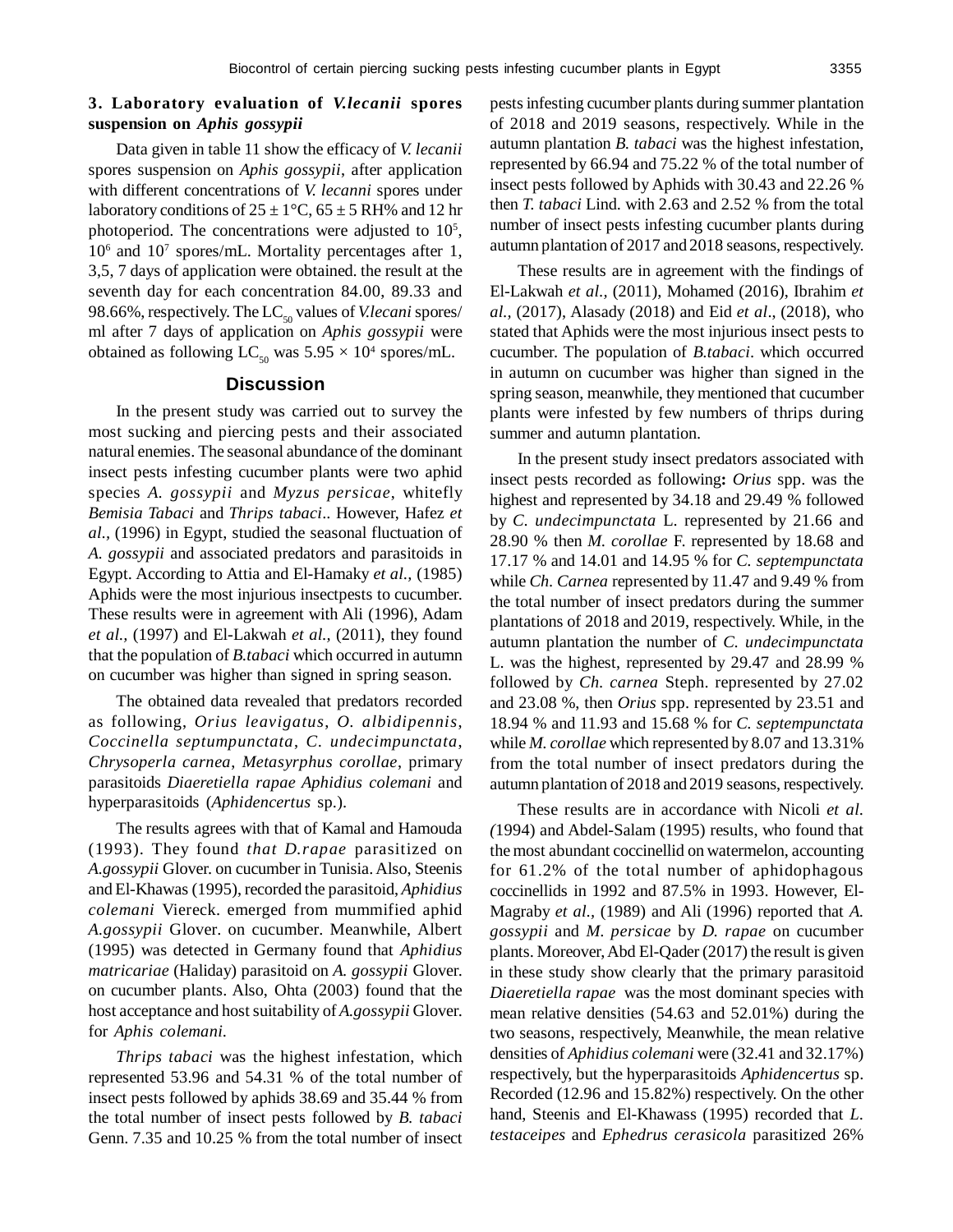to 23 % of *A. gossypii, A. colemani* parasitized 72.80 %of aphid while *Aphidius matricariae* parasitized less than 6% of *A. gossypii*. Our results agreed with that obtained by El- Magraby *et al.,* (1989), Ali (1996), Burgio *et al*., (1997), Martin *et al., (*1998), Pierre *et al., (*2006). Statistical analysis showed that temperature and relative humidity were significant with some insects and insignificant with the others.

However, Abdel- Fattah *et al.,* (2000) showed that partial negative correlation between aphid population density and each of temperature; wind velocity, photo period and rainfall in summer and nail plantation in both years. In Egypt, the change in the environmental factors from year to year, such as the maximum and minimum daily temperature, relative humidity, direction and speed of wind, rain fall,…etc affects the population density and dynamics of insect pests and the occurrence of their natural enemies (Aldyhim and Khalil, 1993 and Saleh *et al.,* 2017).

Our results indicated the efficacy of different concentrations of The fungus *V. lecanii* spores suspension on *Aphis gossypii*. The maximum mortality percentage recorded after 7 days of application with spore concentration  $1 \times 10^7$  with 98.66% percentage. These results are agreed with (Ashour *et al.,* 2003 and Akram *et al.,*2018) whose found that the fungus *V. lecanii* induces mortality of the green peach aphid *M. persicae*. and *A. gossypii* the mortality was closely related to fungal inoculum concentration and Inoculums concentration is an important factor in the pathogenicity of entomopathogenic fungi (Panyasiri *et al.,* 2007, Demirci *et al.,* 2011and Talha *et al.,*).

# **Conclusion**

The obtained results revealed that the aphid parasitoids *Diaeretiella rapae* and *Aphidius coleman*, the predators as *Orius spp., C. undecimpunctata, M. corollae, C. septempunctata, Ch. Carnea* and the entomopathogenic fungus *V. lecanii* could be recommended as biocontrol agents against piercing sucking pests under Egyptian conditions.

# **References**

- Abd El- Qader, A.A. Rehab (2017). Studies on natural enemies associated with certain pests attacking some cucurbit crops. M.SC. Thesis, Fac. Tech.Dev. Zagazig Univ.:255.
- Abdel-Fattah, H.M., M.F. Haydar, H. Abdel-Rahman and B.E. Fetah (2000). Seasonal abundance of potato aphid and associated natural enemies. *J.Agric. Res*., **78(1):**121-131.
- Abdel-Salam, A.H. (1995). The biotic factors evaluation of the performance under natural condition in cotton plantation.Ph.D.Thesis Fac. Agric. Mansoura Univ. : 175.
- Abdulsalam, K.S., M.F.A. Ghadir and E.A. Salama (1998). Ability of certain aphid species to transmit zucchini yellow mosaic virus (ZYMV). *Assiut J. Agri. Sci*., **19(4):** 271-279.
- Adam, M.K., M.A. Bachatly and S.A. Doss (1997). Populations of the whitefly *Bemisia tabaci* (Genn.) (Homoptera : Alleyrodidae) and its parasitoid *Eretmocerus mundus* Merect (Hymenoptera: Aphelinidae) in protected cucumber cultivations. *Egypt. J. Agric. Res*., **75(4):**939- 950.
- Akram, A. Mohammed, Jamal H. Kadhim and Zahid N. A. Kamaluddin (2018). Selection of highly virulent entomopathogenic fungal isolates to control the greenhouse aphid species in Iraq. *Egyptian Journal of Biological Pest Control*, **28:**71.
- Alasady, S.M. and A.Z. Al-Ghadban (2018). New recorded of thrips species and seasonal fluctuation of somethrips on cucumber in the field during the Autumn season in Iraq. *Journal of Biodiversity and Environmental Sciences*, **12 (2) :** 109-116.
- Albert, R. (1995). Biological control of the cotton aphid on cucumber s. *Gartenbau Magazine*, **4(4):** 32-34.
- Aldyhim, Y.N. and A.F. Khalil (1993). Influence of temperature and daylength on population development of *Aphis gossypii* on cucurbita pepo. *Entomol. Exp. Appl.*, **67:** 167-172.
- Ali Sh., A.M. (2014). Parasitism percentages on *Aphis craccivora* Koch. on faba bean and cowpea plants in newly reclaimed land in Egypt. *Egypt, J. Agric.Res*., **92(3):** 885- 898.
- Ali.Sh., A.M. (1996). Natural enemies in El-Khattara district. M.SC. thesis Fac. Agric., Zagazig Univ.:210.
- Ambethgar (2018). Strategic Approaches for Applications of Entomopathogenic Fungi to Counter Insecticide Resistance in Agriculturally Important Insect Pests. In book: Fungi and their Role in Sustainable Development: Current Perspectives, 221-254.
- Ashouri, A., N. Arzanian, H. Askary and G.R. Rasoulian (2003). Pathogenicity of the fungus, *Verticillium lecanii*, to the green peach aphid, *Myzus persicae* (Hom.: Aphididae)., **69(3):** 205-209.
- Attia, A.A. and M.A. El- Hamaky (1985). A survey of the different species of aphids attacking some cucurbit vegetables. *Bull. Soc. ent. Egypt*, **65:** 373-381.
- Burgio, G., R. Ferrari and G. Nicoll (1997). Biological and integrated control of *Aphis gossypii* Glover (Hom., Aphididae) in protected cucumber and melon. Bollettino dellstituto Entomologia Guido Grandi dallas. *Universita degli Studi Bologna*, **17(51):**171-178.
- Costat Statistical Software (1995). Microcomputer program analysis Verison, 4.20, Co Hort Software, Berkeley, CA.
- Demirci, F., M. Mustu, M.B. Kaydan and S. Ulgenturk (2011). Laboratory evaluation of the effectiveness of the entomopathogen *Isaria farmosa* on citrus mealybug, *Planococcus citri*. *J. Pest Sci*., **84:** 337- 342.
- Eid, A.E., A.H. El-Heneidy, A.A. Hafez, F.F. Shalaby and D. Adly (2018). On the control of the cotton aphid, *Aphis*